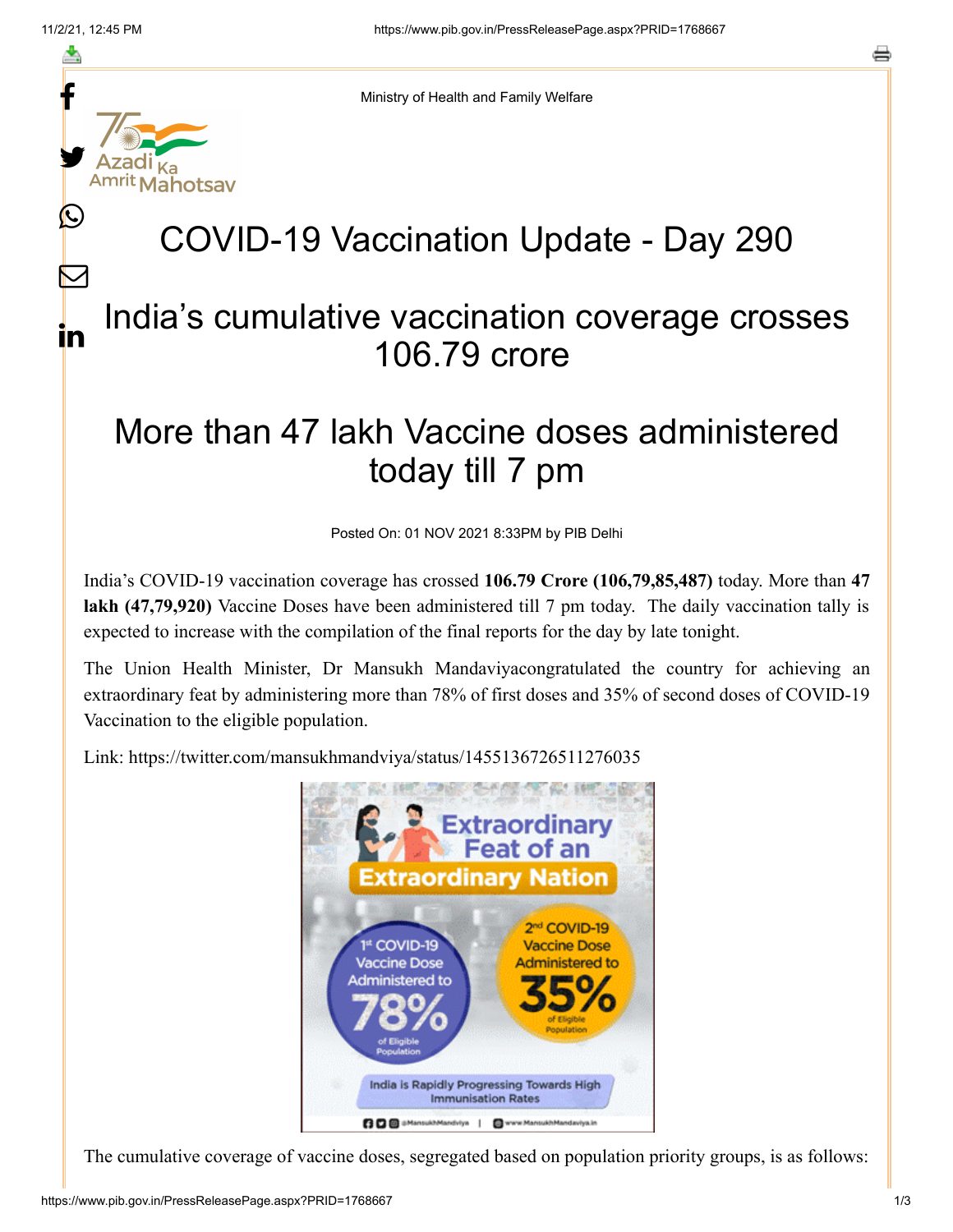| Cumulative Vaccine Dose Coverage<br>f        |                      |            |
|----------------------------------------------|----------------------|------------|
| <b>HCWs</b>                                  | $1st$ Dose           | 10379224   |
| C                                            | $2nd$ Dose           | 9232214    |
| <b>FLWs</b>                                  | $1st$ Dose           | 18371846   |
| in                                           | $2nd$ Dose           | 15952779   |
| Age Group 18-44 years                        | $1st$ Dose           | 420299201  |
|                                              | $2nd$ Dose           | 144376048  |
| Age Group 45-59 years                        | 1 <sup>st</sup> Dose | 175289335  |
|                                              | $2nd$ Dose           | 97070203   |
| Over 60 years                                | $1st$ Dose           | 109986737  |
|                                              | $2nd$ Dose           | 67027900   |
| Cumulative 1 <sup>st</sup> dose administered |                      | 734326343  |
| Cumulative 2 <sup>nd</sup> dose administered |                      | 333659144  |
| Total                                        |                      | 1067985487 |

Today's achievement in the vaccination exercise, segregated by population priority groups, is as follows:

| Date: $1st$ November, 2021 (290 <sup>th</sup> Day) |            |      |  |
|----------------------------------------------------|------------|------|--|
| <b>HCWs</b>                                        | $1st$ Dose | 82   |  |
|                                                    | $2nd$ Dose | 7157 |  |